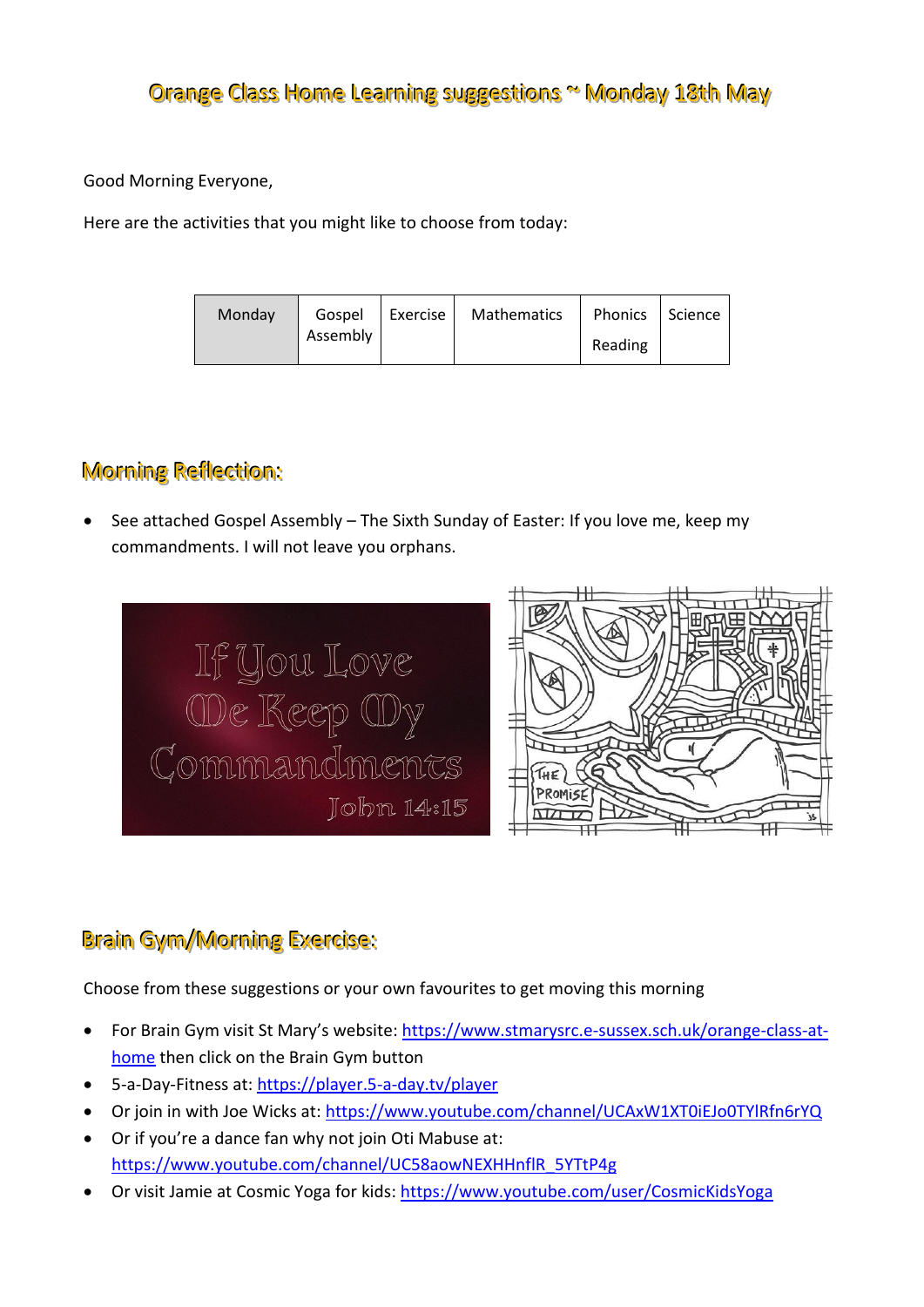### Mathematics:

Visit White Rose Maths, Home Learning Year 1 ([https://whiterosemaths.com/homelearning/year-1/\)](https://whiterosemaths.com/homelearning/year-1/) for today's lesson.

- We are visiting Lesson 1, Summer term week 4 (last week) for today's lesson.
- The lesson is about 25 minutes long today.
- You might want to do this lesson in parts and take a break every so often.



- If you wish you can try the activity (although this is quite a lot of maths today!)
- The activity sheet is attached or can be reached by pressing the 'Maths Activities' button on *St Mary's Website*: <https://www.stmarysrc.e-sussex.sch.uk/orange-class-at-home>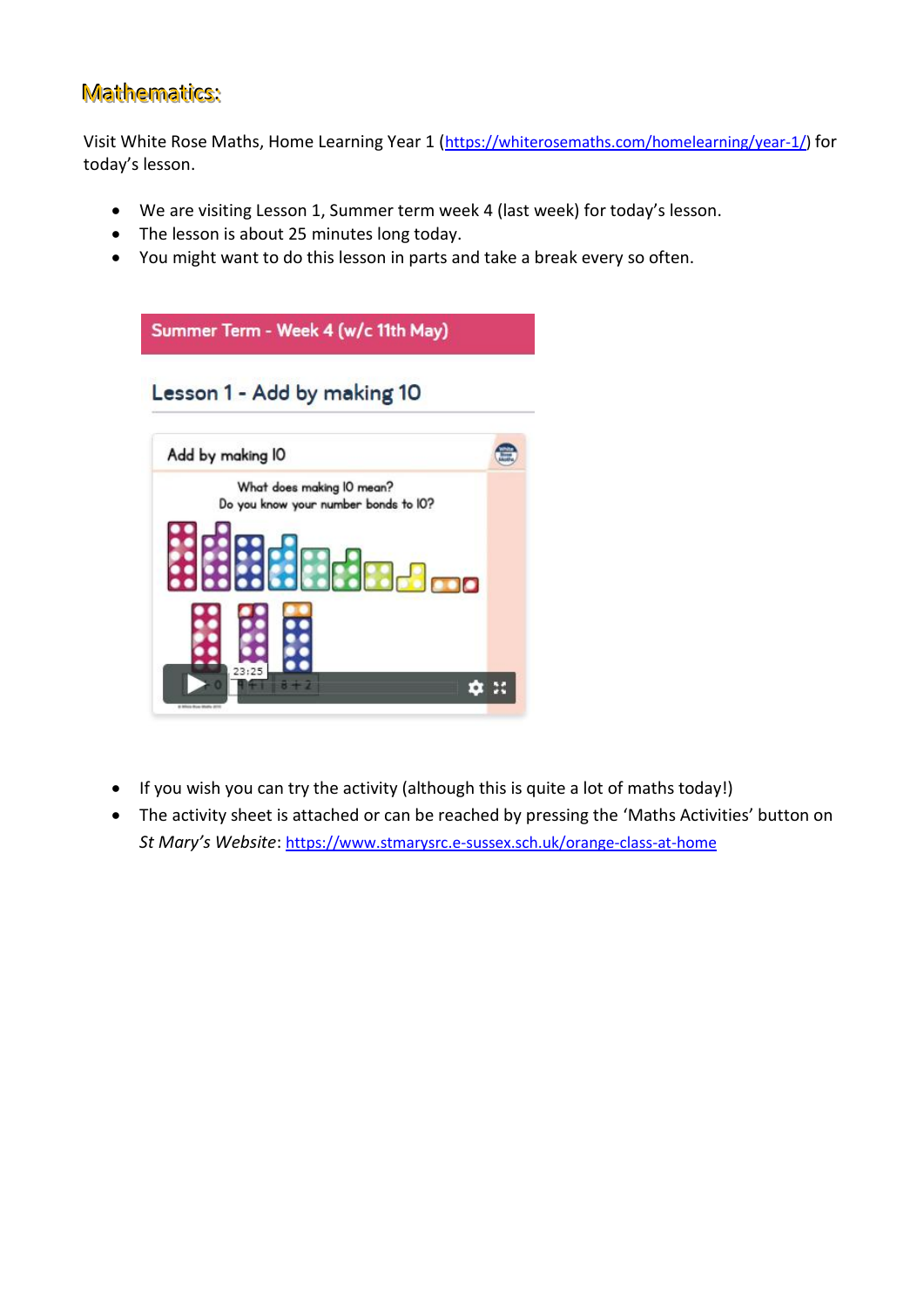### Phonics:

You can practise *all* the sounds for Year 1 here: see PowerPoint of Year 1 phonemes (sounds): [\(https://www.stmarysrc.e-sussex.sch.uk/orange-class-at-home](https://www.stmarysrc.e-sussex.sch.uk/orange-class-at-home) on St Mary's website

- A phoneme is a single spoken sound
- A grapheme is the written down form of that single sound
- A digraph is when 2 letters make one sound for example: 'sh' or 'oa'
- Today we are re-visiting the oi/oy sound
- How many ways can you think of to make this sound? Answer:
- 'oy' (toy for a boy)
- 'oi' (spoil the boy)
- Rule: use oi in the middle of a one syllable word, use oy at the end
- boy, joy, toy, joyful, enjoy, annoy, destroy, royal, loyal, voyage, oyster
- boil, foil, soil, spoil, oil, coin, join, joint, point, quoit, void, hoist, moist
- Harder ones: choice, voice, noise, avoid, moisture, ointment, poison, toilet, turquoise
- (Check you know the meaning of all these words).
- BBC Bitesize 30 second oi clip: <https://www.bbc.co.uk/bitesize/topics/zvq9bdm/articles/zfj6jhv>
- Geraldine does oi: [https://www.youtube.com/watch?v=IRTITdRL\\_cU](https://www.youtube.com/watch?v=IRTITdRL_cU)
- Geraldine does oy: <https://www.youtube.com/watch?v=aodJQr-WJLk>
- Choose what you would like to do with your words today
- First check that you can read the words
- Write some of them onto pieces of paper and add the sound buttons
- If you wish, now you can:
	- Play phonics bingo
	- Play phonics pairs
	- Play phonics snap
	- Sort your words into oi/oy piles
	- Choose a book and be a word detective/phoneme spotter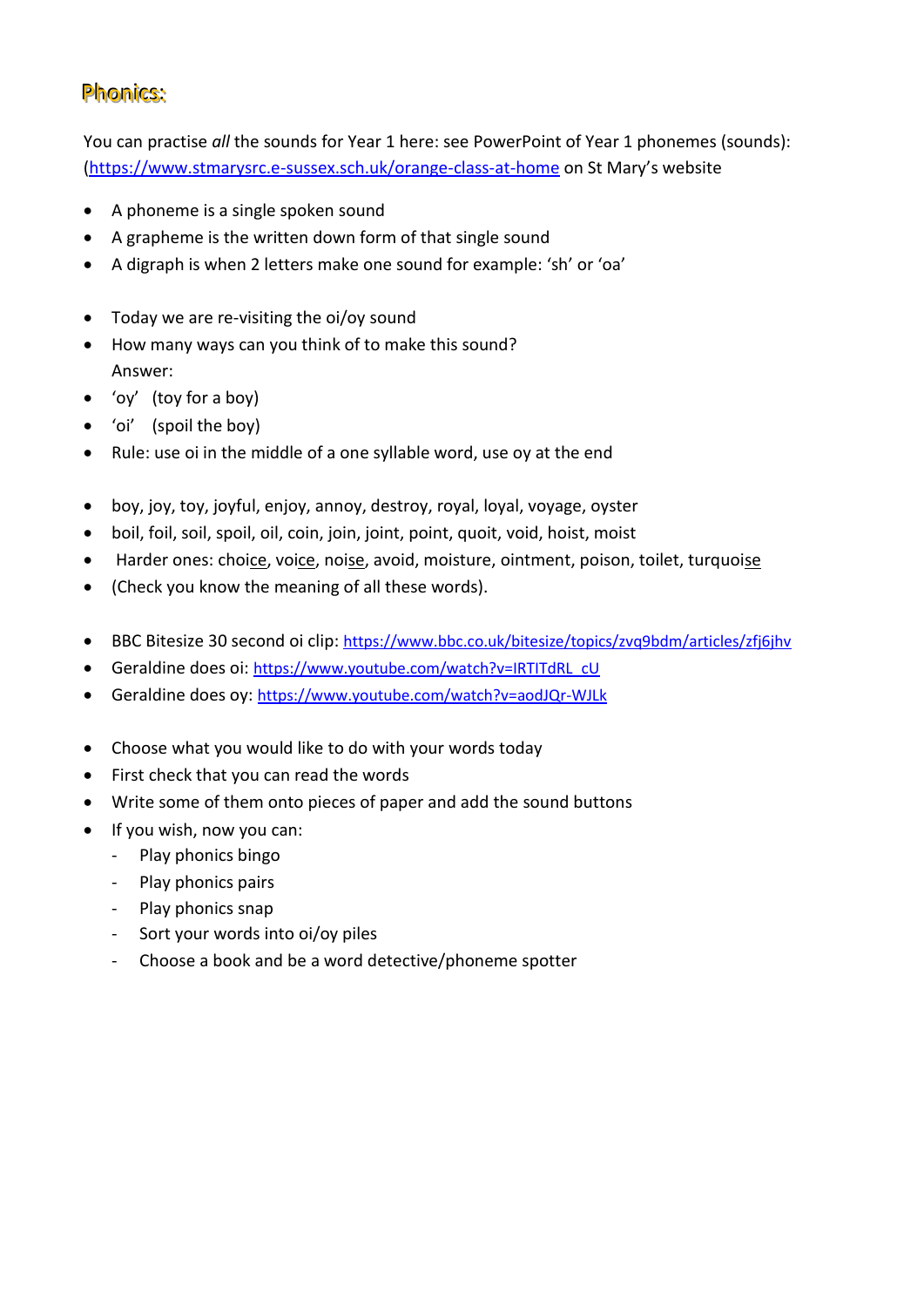## Reading:

- Visit St Mary's Children's Reading Room and listen to a story at: [https://www.stmarysrc.e](https://www.stmarysrc.e-sussex.sch.uk/children-s-reading-room)[sussex.sch.uk/children-s-reading-room](https://www.stmarysrc.e-sussex.sch.uk/children-s-reading-room)
- Hear Miss Heathcote reading on Orange Class at Home Archive page <https://www.stmarysrc.e-sussex.sch.uk/orange-class-at-home-archive>
- Visit St Mary's Website and listen to a story from the Reading Room: <https://www.stmarysrc.e-sussex.sch.uk/reading-room>
- Log on to Bug Club and read a book: <https://www.activelearnprimary.co.uk/login?c=0>
- Visit Epic! books and read a book: <https://www.getepic.com/sign-in>
- Choose your favourite story and share with your family

## Science:

This is a 2-day task, we are going to do some today and some tomorrow

On *Friday* we were thinking about how to look after a pet.

Here are the 2 short clips that we watched on Friday that explain to you all the things you need to do to look after a pet properly.

You might like to watch these clips again to remind yourself.

- How to take care of a pet (Miami based information, but good!): <https://www.youtube.com/watch?v=Yzv0gXqoCkc>
- How to care for a pet RSPCA: <https://www.youtube.com/watch?v=FOLP8p0jSoA>

You can also look at this PowerPoint (attached) about How to Look After Your Pet (or accessible to download from the website: <https://www.stmarysrc.e-sussex.sch.uk/orange-class-at-home> and press the button 'pets').

- Choose a pet (if you have pets of your own you can choose your own pet or a completely different pet).
- We are going to make a leaflet to explain how to care for a pet.
- This leaflet will help other people who do not know how to care for a pet.